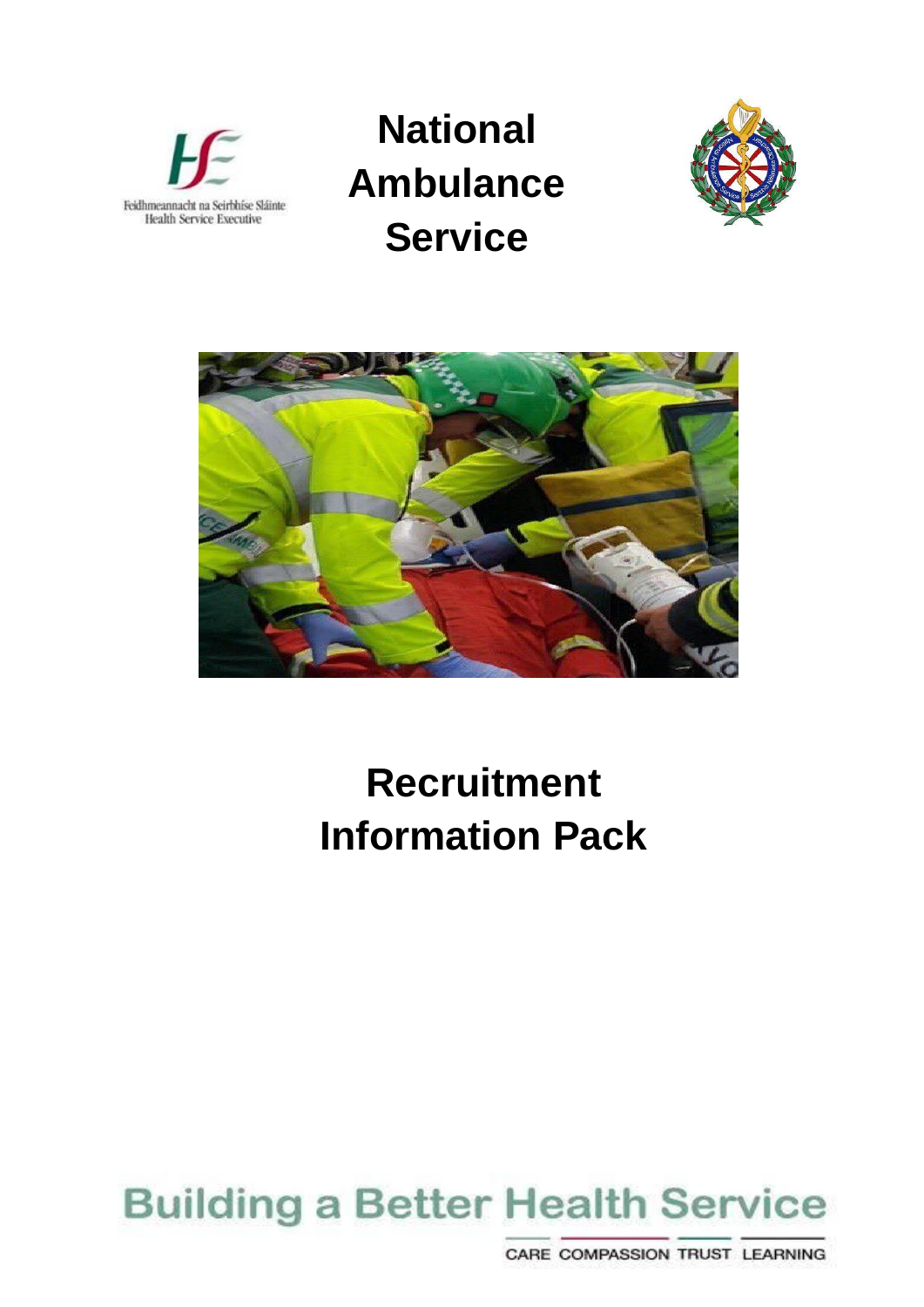## **National Ambulance Service**



The National Ambulance Service (NAS) is the statutory prehospital emergency and intermediate care provider for the State. In the Dublin metropolitan area, ambulance services which are funded by the HSE are provided by the NAS and Dublin Fire Brigade.

The NAS mission is to serve the needs of patients and the public as part of an integrated health system, through the provision of high quality, safe and patient-centred services. This care begins immediately at the time that the emergency call is received, continues through to the safe treatment, transportation and handover of the patient to the clinical team at the receiving hospital or ED.

The NAS responds to over 300,000 ambulance calls each year, employs over 1,600 staff across 100 locations and has a fleet of approximately 500 vehicles. In conjunction with its partners the NAS transports approximately 40,000 patients via an Intermediate Care Service, co-ordinates and dispatches more than 800 aero medical / air ambulance calls, completes 600 paediatric and neonatal transfers and supports Community First Responder Schemes.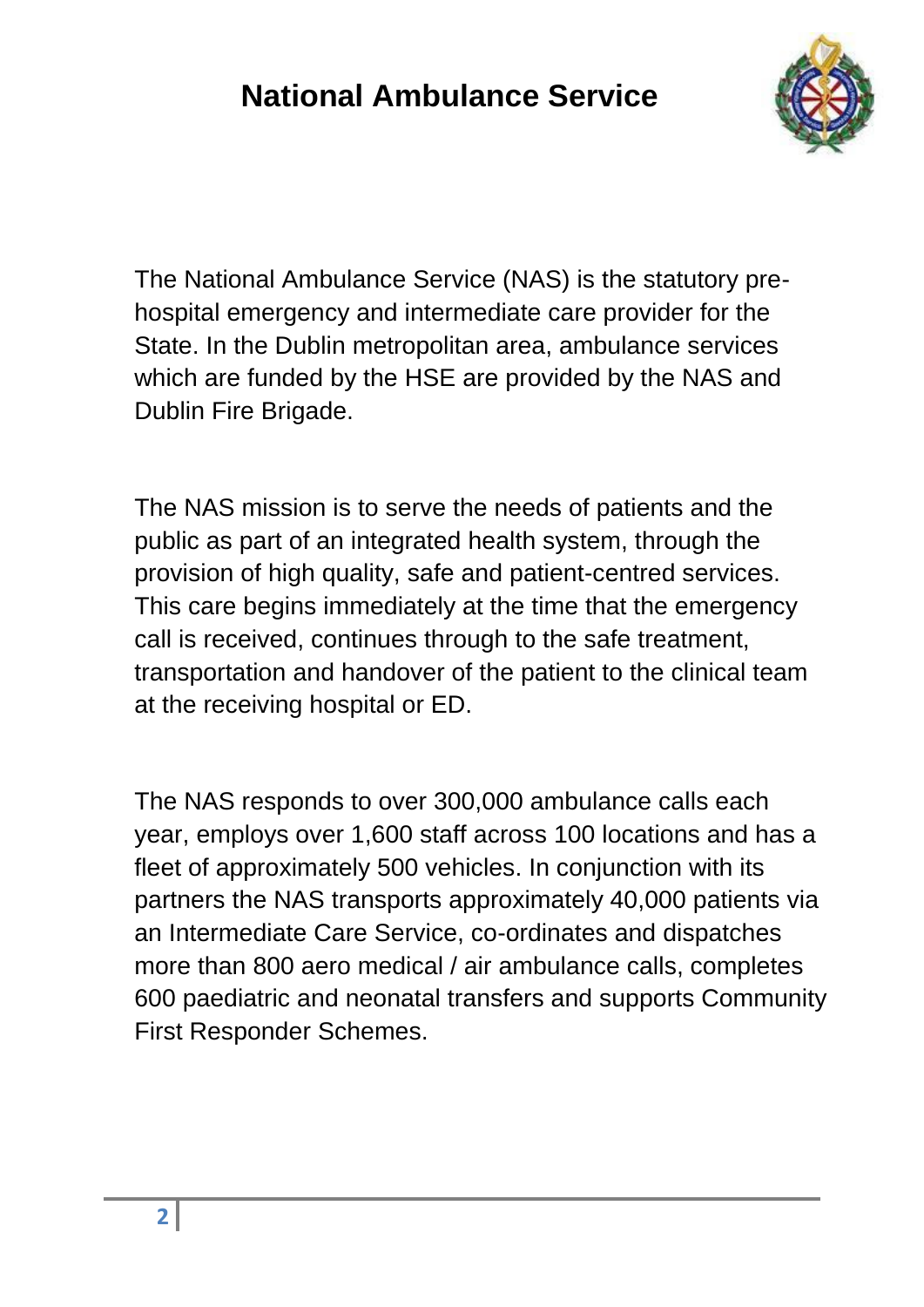

### **National Ambulance Service**

### **Operations**



Once Paramedic qualification has been achieved, you are eligible for further promotions, position such as *Paramedic Supervisor* and *Ambulance Officer*.

### **National Ambulance Service**

**NEOC** *National Emergency Operation Centre*





**Emergency Emergency Call Taker Medical Dispatcher** 

Once Emergency Medical Dispatcher qualification, has been achieved with adequate experience, you are eligible for further promotion positions such as *Control Supervisor* and *Control Manager*.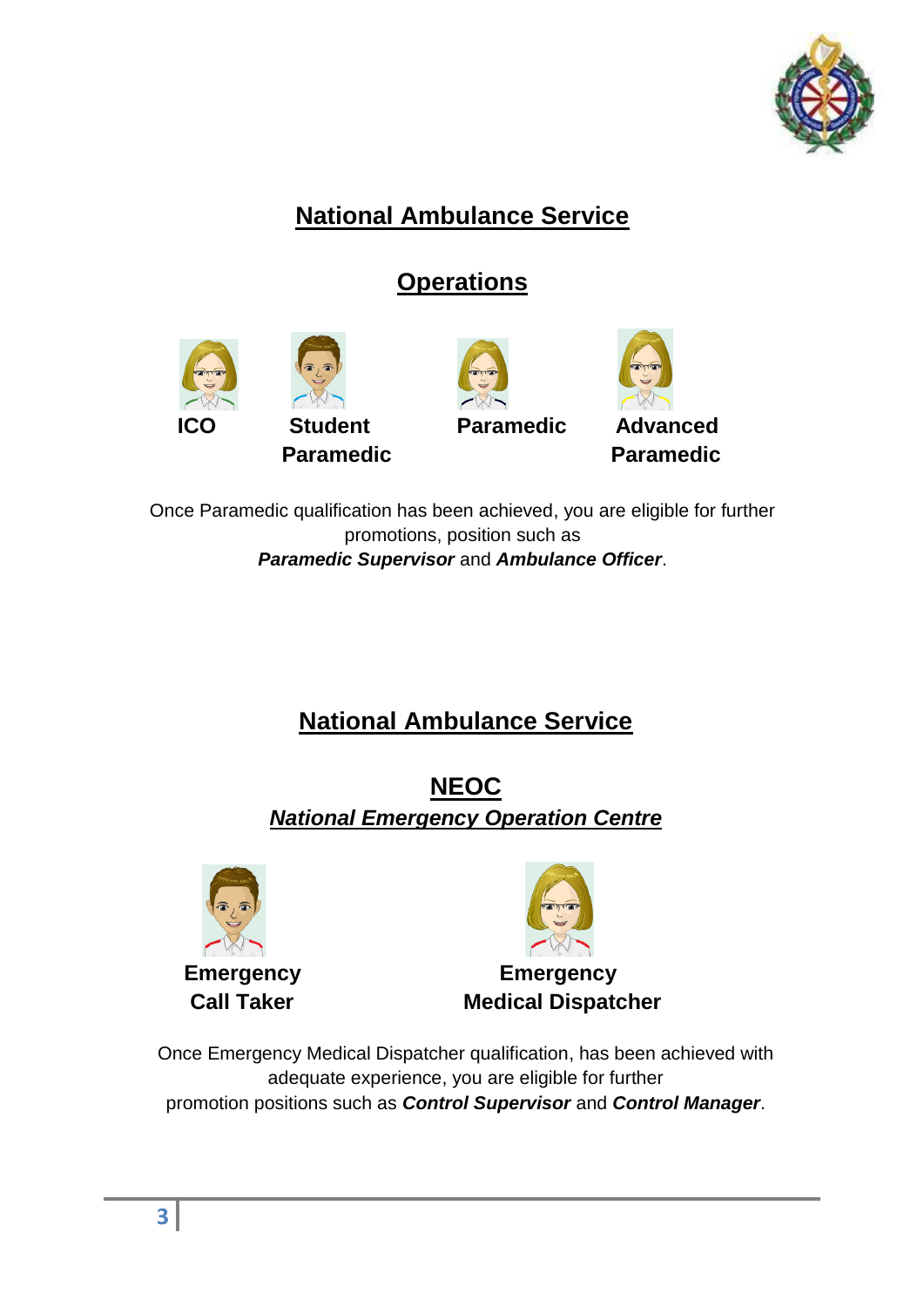

## **Intermediate Care Operative (ICO)**

**Grade Code:** 6133

**Salary Scale as at 01.01.2016: €**25,834 - €32,906 (Basic)

The Intermediate Care Operative (ICO) post is designed to provide a comprehensive and dedicated Patient Transport/Intermediate Care Service within the National Ambulance Service.

#### **Some of the Clinical/Patient Care Responsibilities include:**

- Safe transportation of non-emergency patients to hospital and any other location as required.
- Deliver care to patients in an emergency situation while awaiting the arrival of or in support of Paramedics or above up to their level of competence .i.e. Emergency Medical Technician.
- Provide safe and secure transportation of specialist teams including multiple incubator situations using specialised moving and handling equipment.
- **Provide the logistical, support and transport needs of retrieval and transport medicine** teams.

#### **Eligibility Criteria for the Grade:**

- Current registration on the Emergency Medical Technician Register held by the Pre Hospital Emergency Care Council (PHECC)
- Possess the National Qualification in Emergency Medical Technology and the PHECC EMT Practitioner's Licence
- Hold of a current, full, unendorsed Class C1 driving licence **(Note Irish 78 Restriction is not acceptable)**
- Possess the requisite knowledge and ability, including a high standard of suitability, for the proper discharge of the duties of the office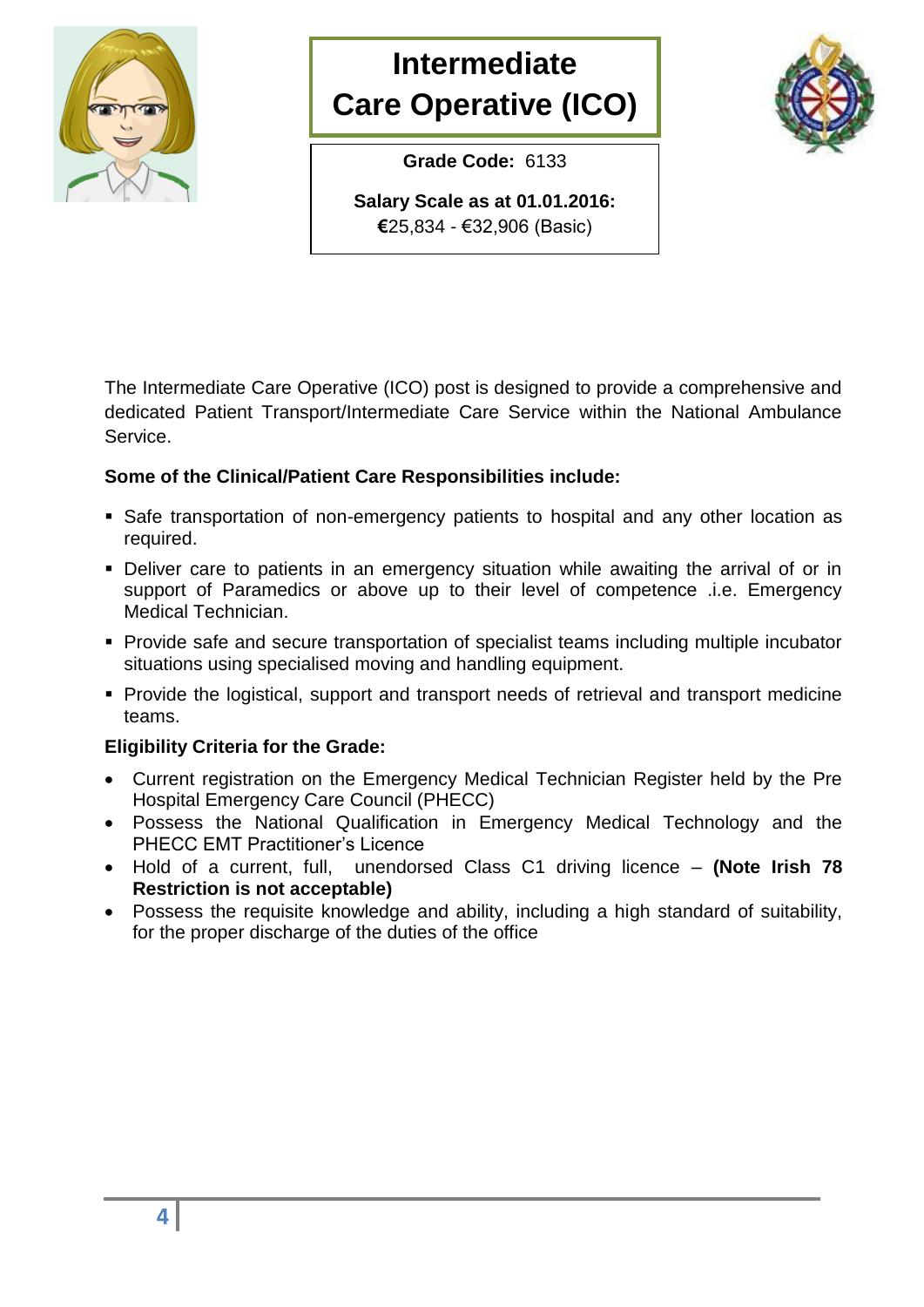

### **Student Paramedic**



**Grade Code:** 6453 **Salary Scale as at 01.01.2016: €**25,702 for the period of training.

Recruitment for Student Paramedics is advertised on HSE.ie/jobs, and publicjobs.ie. Successful applicants will undertake a training programme as well as ongoing training processes thereafter. Once qualified and licensed to practice by the Pre Hospital Emergency Care Council (PHECC), candidates will be offered positions at the grade of Paramedic at various locations throughout the NAS.

The Paramedic Training Programme is a two year full time programme comprising of

- An initial twelve weeks training in the National Ambulance Service College (NASC). Here students learn both the theory and the skills necessary to function as an operational paramedic.
- an additional four weeks experiential module in various hospital departments such as maternity, coronary care, theatre and the emergency department.
- Five weeks experiential ambulance placements as an observer.
- Two further weeks in the classroom cumulating in the first stage PRE-Hospital Emergency Care council NQEMT Paramedic examination. This consists of both theory and practical examinations.

On successful completion of the programme as outlined above, students progress to a twelve week undergraduate internship based on an emergency ambulance, working under the supervision of a mentor. Following this, students return to the NASC for a further two weeks training and consolidation cumulating in the second stage PHECC NQEMT examinations. This consists of both a theory and practical element.

On successful completion of these assessments the student progresses to a Post Graduate Internship; where the Student Paramedic is allocated a position in one of the NAS areas and undertakes working as part of an Emergency Ambulance crew. The Student Paramedic gains experience in the dynamic role under the guidance of fully qualified paramedics and the Education and Competency Assurance Officer in that area.

#### **Eligibility Criteria for the Grade:**

**1. (i)** Possess a minimum of six passes in the Leaving Certificate Examination Ordinary Level or higher including Mathematics and a Science subject (i.e. Physics, Chemistry, Biology, Agriculture Science)\*

**\****A Pre-Hospital Emergency Care Council (PHECC) EMT Certificate is acceptable in lieu of Science subject*

**Or (ii)** an equivalent qualification

**Or (iii)** A Degree at QQI L7 or above from a recognised Higher or Further Education **Institute** 

**2.** Be the holder of a full unendorsed Class C1 Driving Licence on application. (Note Irish 78 Restriction is not acceptable)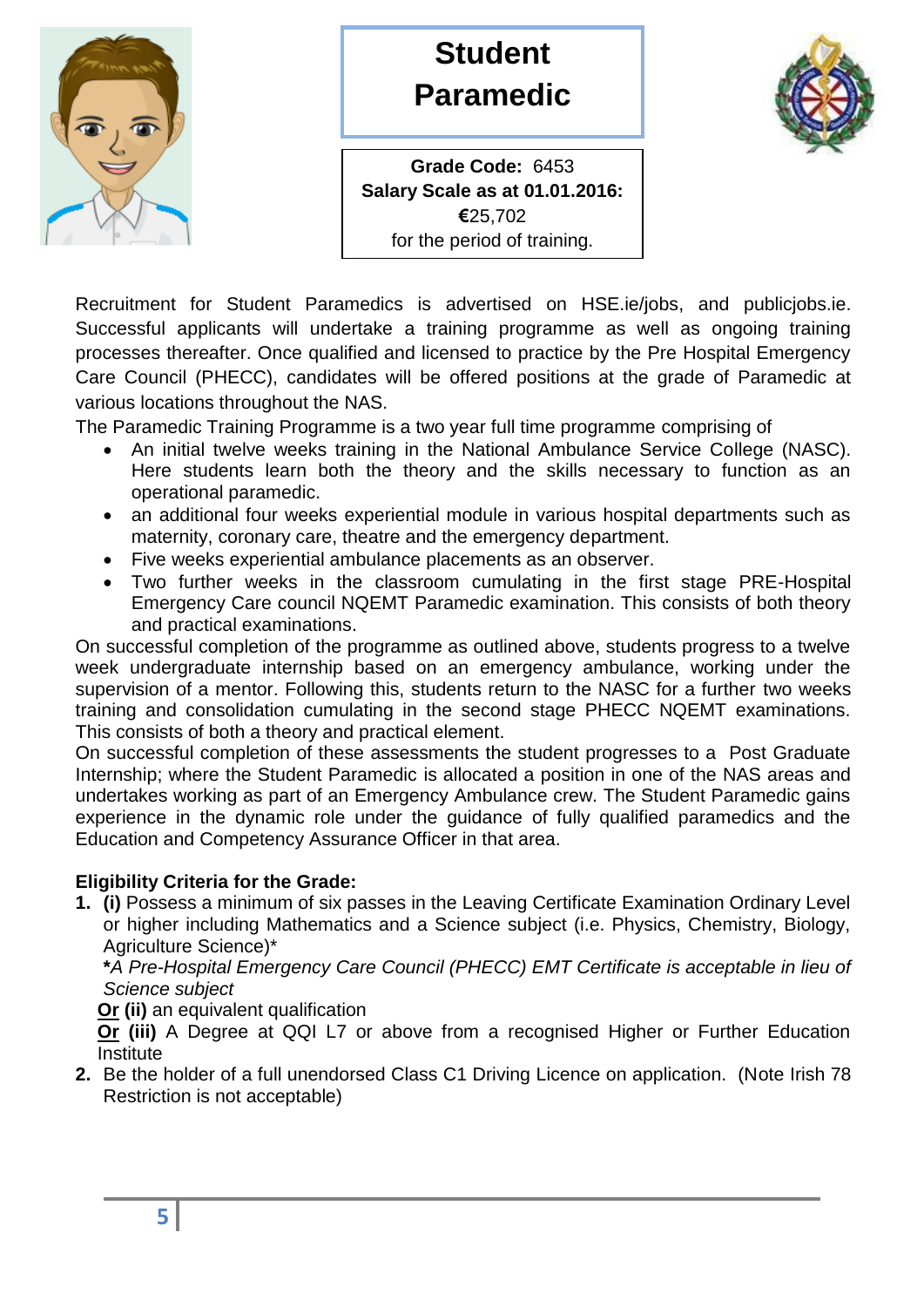

### **Paramedic**

**Grade Code: 6463**



**Salary Scale as at 01.01.2016: €**25,702 - €36,640 (Basic)

The PHECC Registered Paramedic is responsible for the care, treatment and movement of patients and maintaining self, vehicles, equipment and station in a manner fit to respond to that role.

#### **Some of the Clinical/Patient Care Responsibilities include:**

- Attend to cases of trauma and sudden illness and respond to emergency calls in a prompt and timely manner
- Deal with emergencies as required in line with PHECC Clinical Practice Guidelines and NAS Standard Operating Procedures
- Attend to patients and where appropriate to their relatives or companions in a professional, courteous and compassionate manner using best practice including compliance with Clinical Practice Guidelines
- Show leadership in the completion of audit, evaluation & development of clinical records including Patient Care Report Forms

#### **Eligibility Criteria for the Grade:**

- 1. **(i)** currently be registered on the Paramedic Division / Advanced Paramedic Division of the Register as held by the Pre Hospital Emergency Care Council
- **Or (ii)** Hold an equivalent qualification as validated by PHECC
- 2. Be the holder of a full, unendorsed, Class C1 driving licence (Note Irish 78 Restriction is not acceptable)

Note: If you did not qualify as a Paramedic in Ireland, you will need to first contact the Pre Hospital Emergency Care Council (PHECC) in order for them to review your qualification and provide you with the equivalent Irish grade. You will then be able to apply for campaigns that launch at that grade through the National Recruitment Service.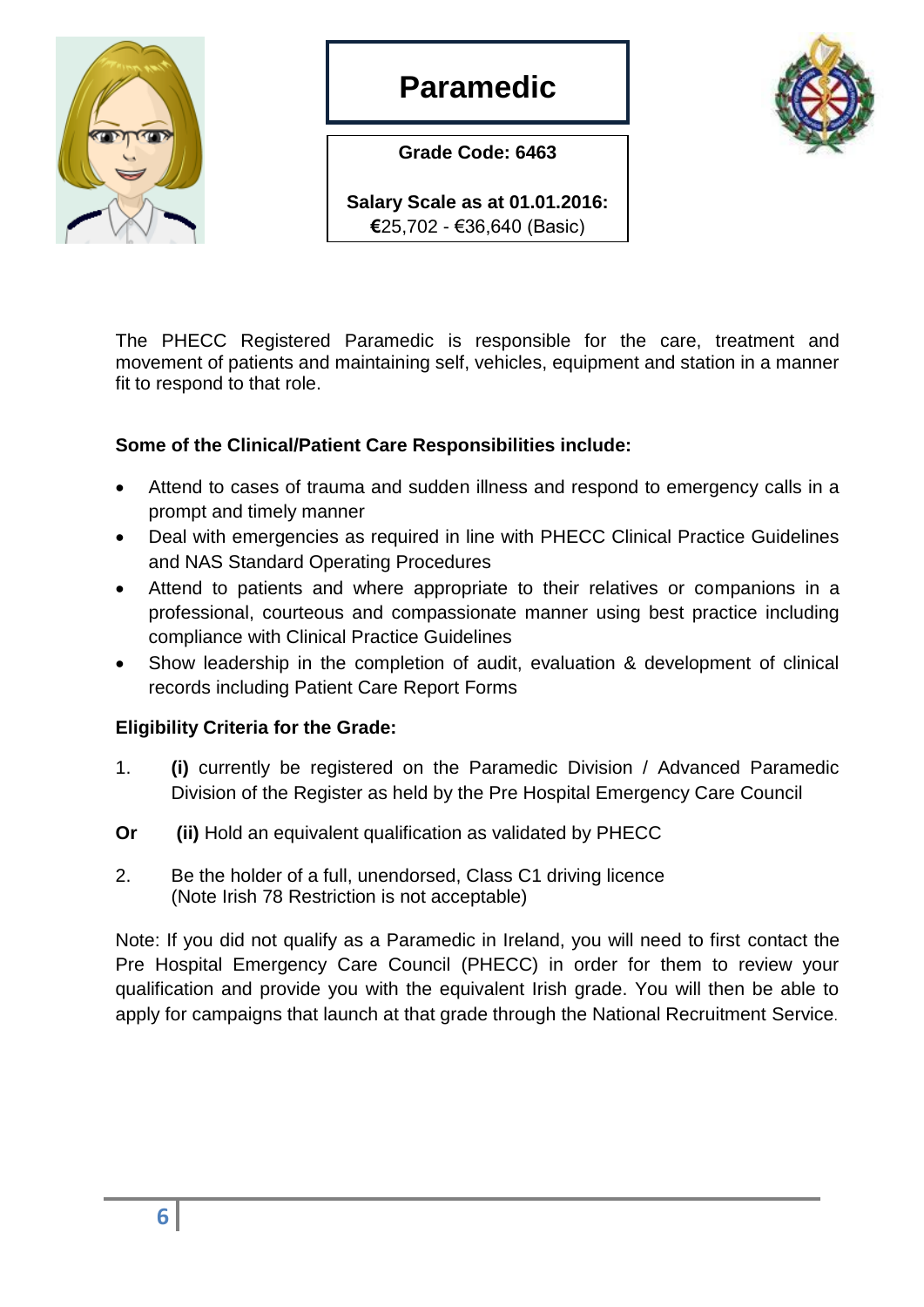

## **Advanced Paramedic**



Salary Scale: Paramedic **Basic Salary plus €9215 allowance** Per annum

The PHECC Registered Advanced Paramedic is responsible for the care, treatment and movement of patients and maintaining self, vehicles, equipment and station in a manner fit to respond to that role. Paramedics must have a **minimum of two years paramedic** registration experience in order to be eligible to apply for this training programme.

#### **Some of the Clinical/Patient Care Responsibilities include:**

- Advanced Paramedics, as clinical leaders should develop positive working relationships with other staff and stakeholders; internal and external, to ensure seamless delivery of care and to optimise outcomes for their patients
- Attend to cases of accident and sudden illness and respond to AS1, AS2 and AS3 calls in a prompt and timely manner
- Deal with emergencies as directed
- Attend to patients in a professional courteous and compassionate manner using best practice including compliance with Clinical Practice Guidelines

#### **Eligibility Criteria for the Grade:**

Annually a staff notice is circulated by the Education and Competency Assurance Team inviting eligible staff to participate in the qualifying process to progress to the Advance Paramedic Programme.

Staff must have a minimum off two years registration as a paramedic (including the post graduate internship) and prior to the closing date of applications for Multiple Choice Questions (MCQ) exam.

Following successful completion of the HSE National Ambulance Service Selection Process, candidates will be panelled and their applications forwarded to UCD for consideration against the University's academic requirements.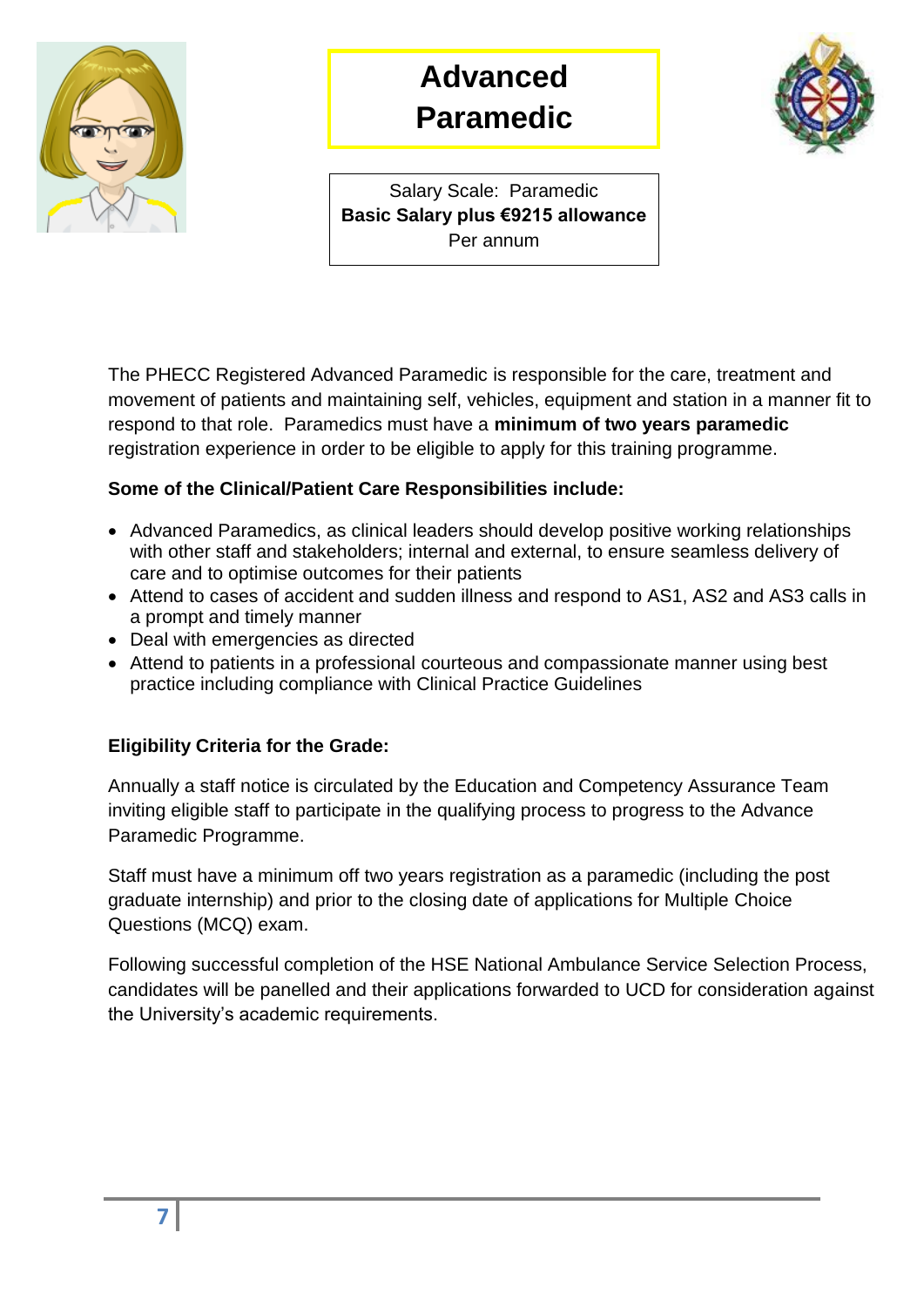

## **Emergency Medical Call Taker**



**Grade Code:** 6450 **Salary Scale as at 01.01.2016:**  €21,892 - €37,341 (Basic)

The Emergency Medical Call Taker (EMCT) is responsible for the efficient and effective call taking of Emergency, Intermediate Care and related calls and requests in order to meet service users' needs in a timely manner and within the framework of policies, procedures and guidelines.

The initial training for an Emergency Medical Call Taker is 14 weeks. The first 5 weeks are class room and computer laboratory based. During this period the student undertakes the International Academies of Emergency Dispatch IAED diploma course. This course is the standard in 58 countries for emergency call taking.

The student will learn. CPR, how to use an AED, Anatomy and physiology, map reading, medico-legal responsibilities, standard operational procedures, clinical directives, how to use the software programmes and much more.

The second stage of training is on site in NEOC working on a one to one basis with an experienced ECT mentor for 4 weeks.

Week 10 is a week of practical and theoretical assessments with the final 4 weeks where the students EMCT will work under the supervision of a senior control Supervisor.

The EMCT has a key role in delivering an effective response to emergencies within an established set of performance indicator response times. They should in line with the PHECC EMS Dispatch Standard, comply with all call categorisation as determined by a Medical Priority Dispatch System. The EMCT also provides appropriate pre arrival and post-dispatch instructions in response in a prompt and timely manner.

#### **Eligibility Criteria for the Grade:**

- (a) Candidates must possess the requisite knowledge and ability, including a high standard of suitability, for the proper discharge of the duties of the office
- (b) Have previous experience in word, excel and email and accurate data entry/input
- (c) Basic typing speed of at least 25 wpm by touch typing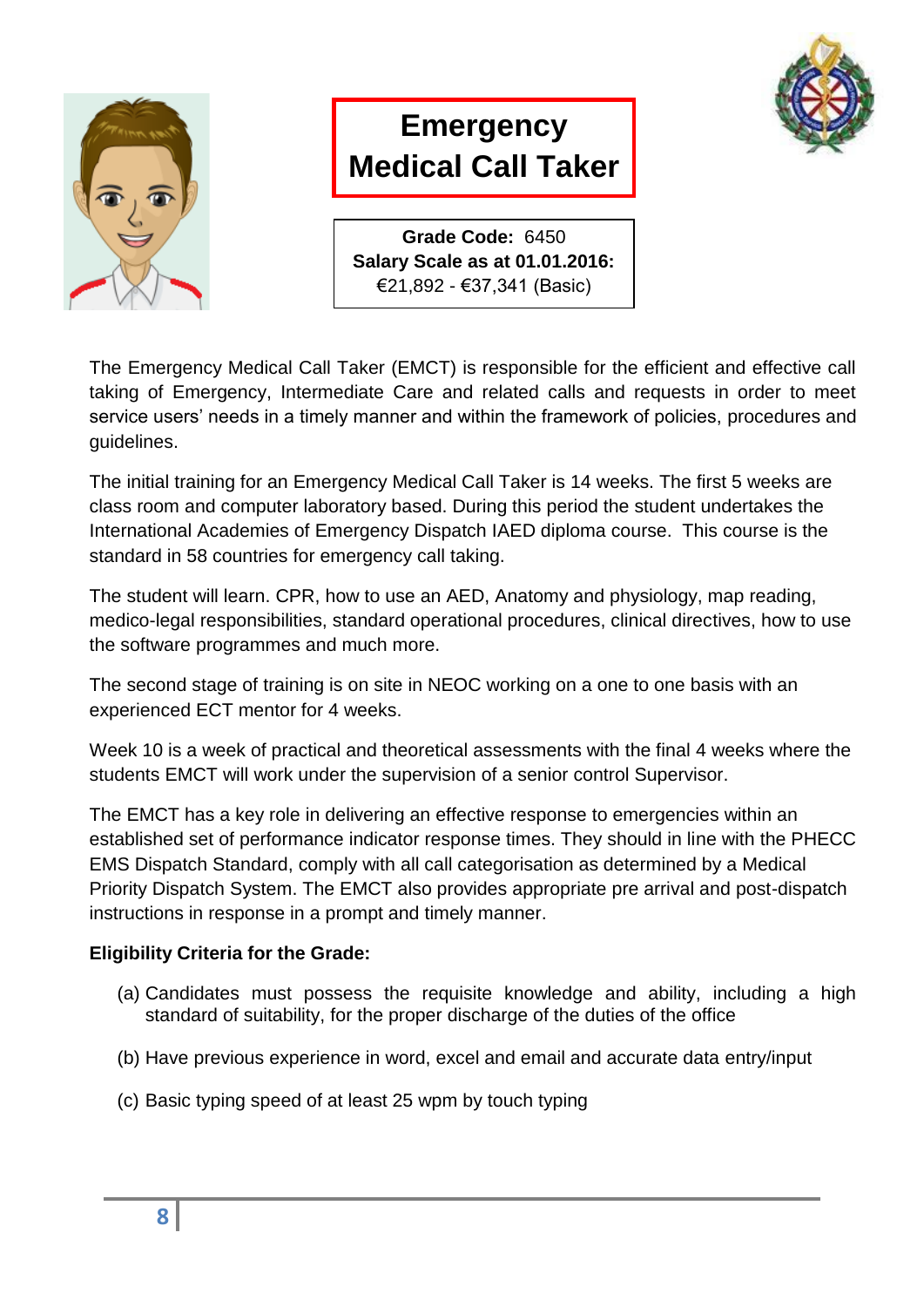

### **Emergency Medical Dispatcher**



**Grade Code:** 6456 **Salary Scale as at 01.01.2016: €**26,243 - €40,135 (Basic)

The Emergency Medical Dispatcher (EMD) is part of a team that operates in the National Emergency Operations Centre. The purpose of the post is to manage efficiently and effectively all emergency vehicles, intermediate care vehicles, other national ambulance service resources and community first responder services to meet service user needs in a timely manner and within the framework of policies, procedures and guidelines.

The EMD is also responsible for managing other community based services and emergency management services when required and to assist in the communication needs of the Health Service Executive (HSE).The EMD has a key role in delivering an effective response to emergencies within an established set of key performance indicator response times.

#### **Eligibility Criteria for the Grade:**

A) (i) have successfully completed an emergency service Call Taker course accredited by PHECC

**And (**ii) hold current Advanced Medical Priority Dispatch System certification by closing date of relevant campaign

B) Candidates must possess the requisite knowledge and ability, including a high standard of suitability, for the proper discharge of the duties of the office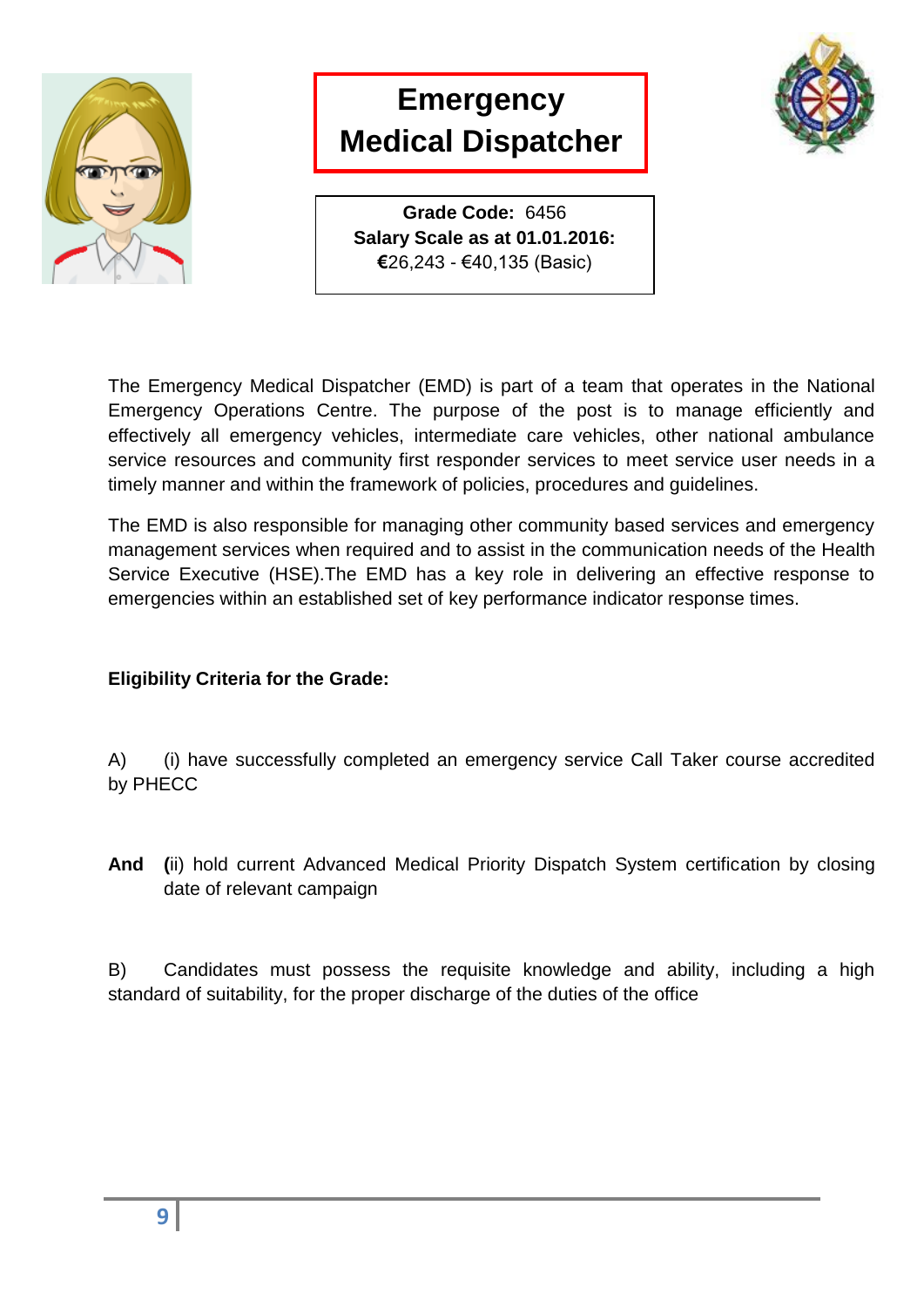

**Please note while best efforts have been made to ensure all the information in this booklet is as up to date, one should note, that changes to job specifications and eligibility criteria may vary from campaign to campaign.** 

**The Job Specification and other information documents that are supplied with all advertisement campaigns will be deemed the most appropriate guidance to that specific grade advertisement.**

**All recruitment to the National Ambulance Service is completed as per the guidelines and procedures of HSE HBS National Recruitment Service.** 

**You can register your interest for specific grades by emailing [talentpool@hse.ie.](mailto:talentpool@hse.ie) When a competition for this grade of staff is about to be launched you will receive an email notification, alerting you to the campaign advertisement.** 

#### **You can also register for alerts on [www.publicjobs.ie](http://www.publicjobs.ie/) where all our recruitment campaigns are advertised.**

**Campaigns are also advertised on the HSE website at: [http://www.hse.ie/eng/staff/Jobs/Job\\_Search/Patient\\_and\\_Client\\_Care/](http://www.hse.ie/eng/staff/Jobs/Job_Search/Patient_and_Client_Care/)**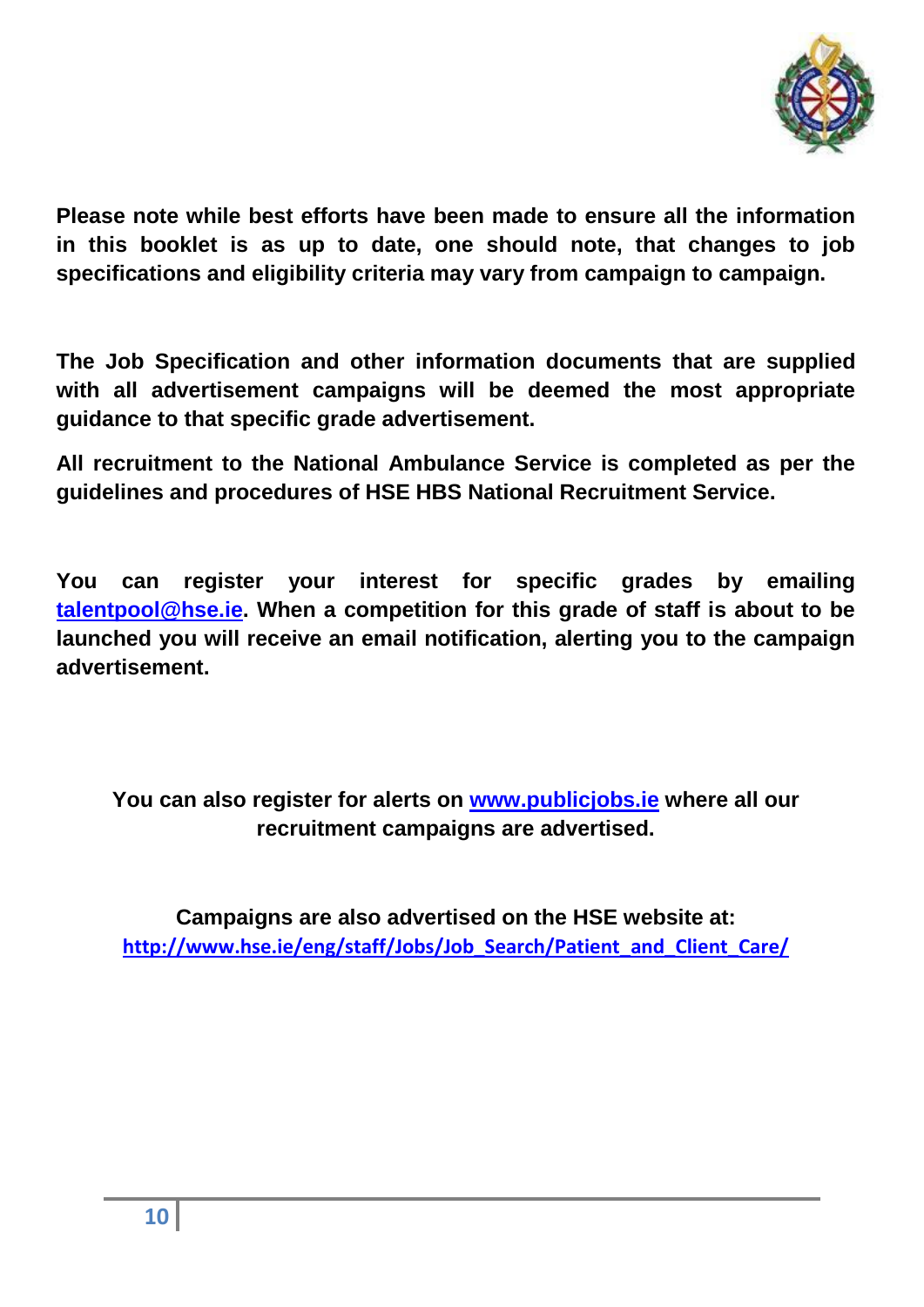





## **Social Media Links**



**National Ambulance Service (NAS)**



**@AmbulanceNAS**